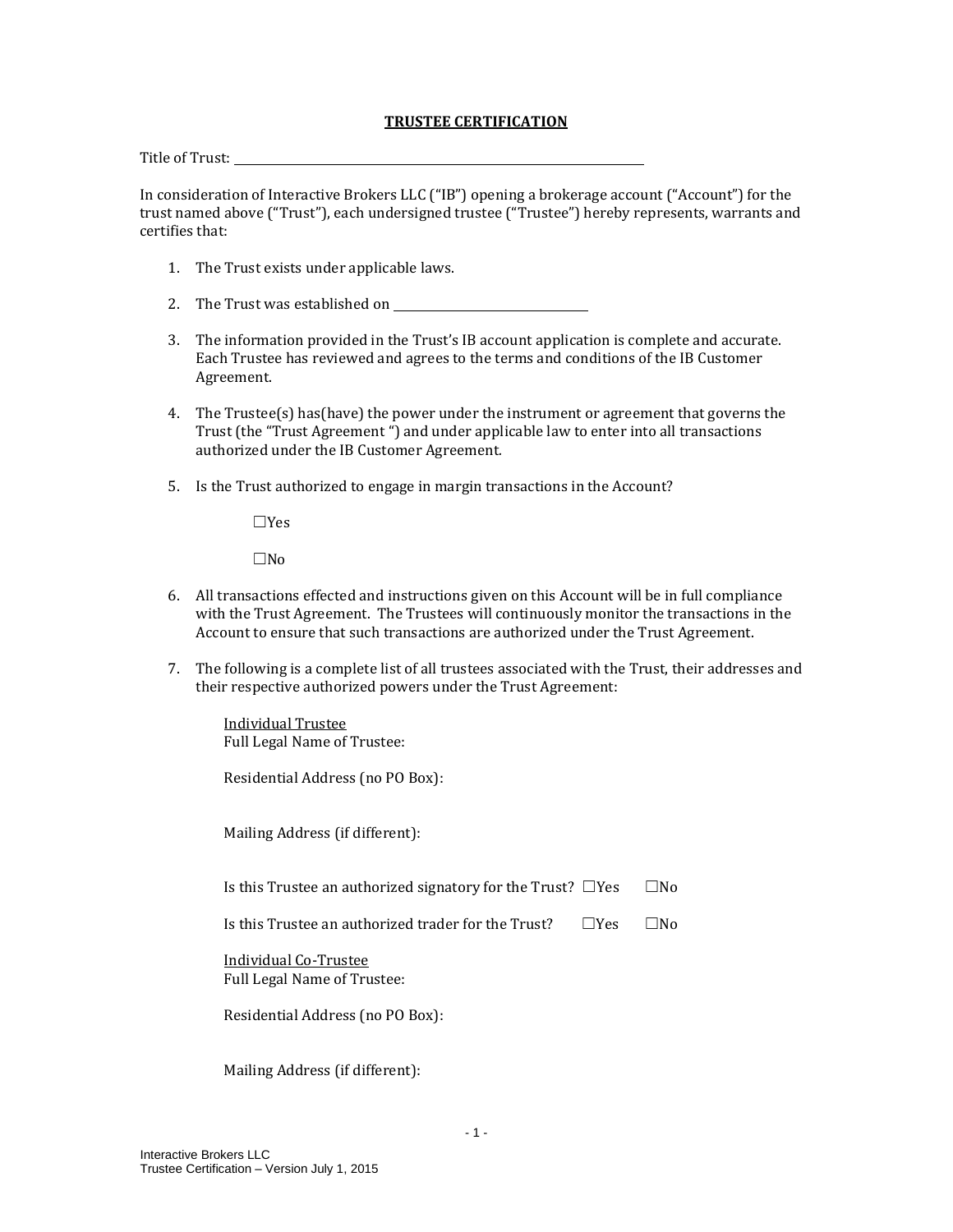|    | Is this Trustee an authorized signatory for the Trust? $\Box$ Yes | □No          |
|----|-------------------------------------------------------------------|--------------|
|    | Is this Trustee an authorized trader for the Trust?<br>$\Box$ Yes | $\square$ No |
|    |                                                                   |              |
|    | <b>Entity Trustee</b><br>Full Legal Name of Trustee:              |              |
|    | Business Address (no PO Box):                                     |              |
|    | Mailing Address (if different):                                   |              |
|    | Is this Trustee an authorized signatory for the Trust? $\Box$ Yes | $\square$ No |
|    | Is this Trustee an authorized trader for the Trust?<br>∏Yes       | □No          |
| 8. | The settlor(s)/grantor(s) of the Trust is (are):                  |              |
|    | Full Legal Name of Settlor/Grantor:                               |              |
|    | Full Legal Name of Settlor/Grantor:                               |              |
|    |                                                                   |              |

9. Is the Trust is revocable?  $\Box$  Yes  $\Box$  No

If yes, please list all individuals or entities with the power to revoke the Trust.

Full Legal Name:

Full Legal Name:

- 10. The Trustee(s) agrees(agree) that any notice sent to one Trustee will constitute notice to all Trustees. IB, in its sole discretion may require the written consent of any or all Trustees prior to acting upon the instructions of any Trustee. Neither the Trustee(s) nor the Trust impose any obligation upon IB for determining the purpose or validity of any instructions received from any Trustee.
- 11. The Trustee(s) acknowledge(acknowledges) that (a) IB will be relying solely on the certifications herein for all matters relating to such certifications and operation of the Account, (b) IB will not review or interpret the Trust Agreement, and (c) IB will not monitor transactions to determine if they are in compliance with the Trust Agreement.
- 12. The Trust has not been revoked, modified or amended in any manner, which would cause the representations contained in this Certification to be incorrect. Each Trustee agrees to notify IB immediately in writing of any change that would cause this Certification to become incorrect or incomplete. Each Trustee acknowledges and agrees that IB is permitted to verify any information that is provided to IB in the account application.
- 13. All assets (whether cash, securities or commodities) in the Account are to be held by or on behalf of the Trust.